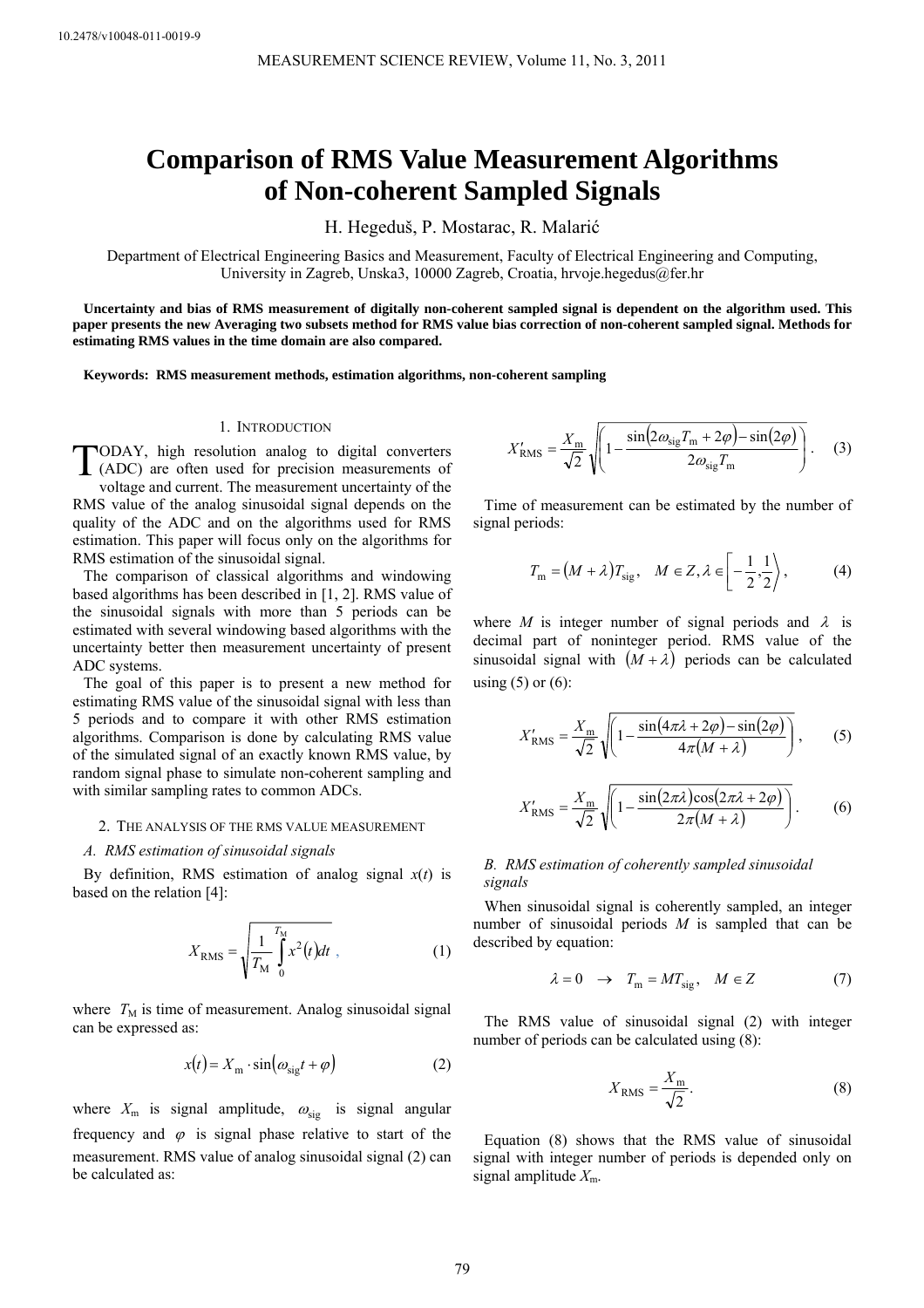# *C. RMS estimation of non-coherently sampled sinusoidal signal*

In real measurements coherent sampling is often hard to carry out. In this case, the measured signal consist of noninteger number of periods  $(M + \lambda)$  where  $M \in \mathbb{Z}$  and  $\lambda \neq 0$ . The expression for RMS value for non-coherently sampled signal can be estimated by using (5) or (6). It is not dependent only on signal amplitude but also on signal phase *φ*, integer number of sampled signal periods *M* and decimal part of the last sampled period *λ*. The difference between RMS value of non-coherently sampled sinusoidal signal *X'*RMS (5) or (6) and RMS value of coherently sampled sinusoidal signal  $X_{RMS}$  (8) is the bias of the RMS measurement. The relative bias of the RMS value of noncoherent sinusoidal signal can be estimated using (10) or (11):

$$
\delta_{\rm RMS} = \frac{X'_{\rm RMS} - X_{\rm RMS}}{X_{\rm RMS}},\tag{9}
$$

$$
\delta_{\rm RMS} = \sqrt{\left(1 - \frac{\sin\left(4\pi\lambda + 2\varphi\right) - \sin\left(2\varphi\right)}{4\pi\left(M + \lambda\right)}\right)} - 1\,,\qquad(10)
$$

$$
\delta_{\text{RMS}} = \sqrt{\left(1 - \frac{\sin(2\pi\lambda)\cos(2\pi\lambda + 2\varphi)}{2\pi(M + \lambda)}\right)} - 1. \tag{11}
$$

## 3. THE ANALYSIS OF METHODS FOR RMS VALUE BIAS **CORRECTION**

# *A. Reducing RMS value bias by minimizing the decimal part of sinusoidal signal period*

The bias of the RMS value can be reduced by minimizing the decimal part of period *λ* to the range defined by the number of samples per period of non-coherently sampled signal. Higher sampling rate ensures more samples per period and lower *λ* value.

When the analog sinusoidal signal is sampled with *N*<sub>SPP</sub> number of samples per period, desired signal phase can be obtained by choosing between two samples. Range of signal phase error caused by non-coherent sampling  $\varphi_{S1}$  can be estimated as (12):

$$
\varphi_{\rm S} \in \left[ -\frac{1}{2} \frac{2\pi}{N_{\rm SPP}}, \frac{1}{2} \frac{2\pi}{N_{\rm SPP}} \right),\tag{12}
$$

where  $N_{\text{SPP}}$  is number of samples per period of the sampled analog sinusoidal signal. Exact range of the decimal part of period  $\lambda_s$  can be estimated as (13):

$$
\lambda_{\rm S} \in \left[ -\frac{1}{N_{\rm SPP}}, \frac{1}{N_{\rm SPP}} \right),\tag{13}
$$

where *N*<sub>SPP</sub> is number of samples per period of the sampled analog sinusoidal signal. When the decimal part of period *λ* is in range defined by (13), the maximum expected bias of the RMS value can be calculated by finding maximum of the relation (11).

$$
\delta_{\text{RMS MAX}} = \left| \sqrt{\left(1 - \frac{\sin(2\pi\lambda_s)\cos(2\pi\lambda_s + 2(\varphi + \varphi_s))}{2\pi(M + \lambda_s)}\right)} - 1\right|, (14)
$$

where  $\varphi$  is desired signal phase relative to start of the measurement,  $\varphi_{S1}$  is phase error caused by non-coherent sampling, *M* is integer number of periods and  $\lambda_S$  is decimal part of period. Equation (14) will have its maximum when the cosine part is equal to 1:

$$
\cos(2\pi\lambda_s + 2(\varphi + \varphi_s)) = 1, \qquad (15)
$$

$$
2\pi\lambda_s + 2(\varphi + \varphi_s) = 0.
$$
 (16)

For calculating approximated maximum expected bias of the RMS value, approximations for square root (17) and sine function (18) is used:

$$
X \to 0 \quad \to \quad \sqrt{1+X} \approx 1 + \frac{X}{2}, \tag{17}
$$

$$
X \to 0 \quad \to \quad \sin(X) \approx X \,. \tag{18}
$$

After using approximations (17) and (18) on (14), maximum bias of the RMS value can be approximately calculated as:

$$
\delta_{\rm RMS\,MAX} \approx \frac{\lambda_{\rm s}}{2(M+\lambda_{\rm s})} \tag{19}
$$

Maximum bias of the RMS value (21) will be for maximum value of  $\lambda_s$  (20) from the range defined by (13):

$$
\lambda_{\rm s} = \pm \frac{1}{N_{\rm SPP}},\tag{20}
$$

$$
\delta_{\rm RMS\,MAX} \approx \frac{1}{2(M \cdot N_{\rm SPP} + 1)}.
$$
 (21)

Maximum expected bias of the RMS value expressed in ppm is calculated in Table I using (21) for some common parameters *M* and  $N_{\text{SPP}}$ .

TABLE 1. Maximum expected rms value bias (ppm)

| Integer                | Number of samples per period $N_{\rm SPP}$ |      |       |  |
|------------------------|--------------------------------------------|------|-------|--|
| number of<br>periods M | 100                                        | 1000 | 10000 |  |
|                        | 5000                                       | 500  | 50    |  |
|                        | 2500                                       | 250  | 25    |  |
|                        | 1000                                       | 100  | 10    |  |
|                        | 500                                        | 50   |       |  |

Maximum expected RMS value bias calculated for some common parameters *M* and  $N_{\text{SPP}}$  using equation (21).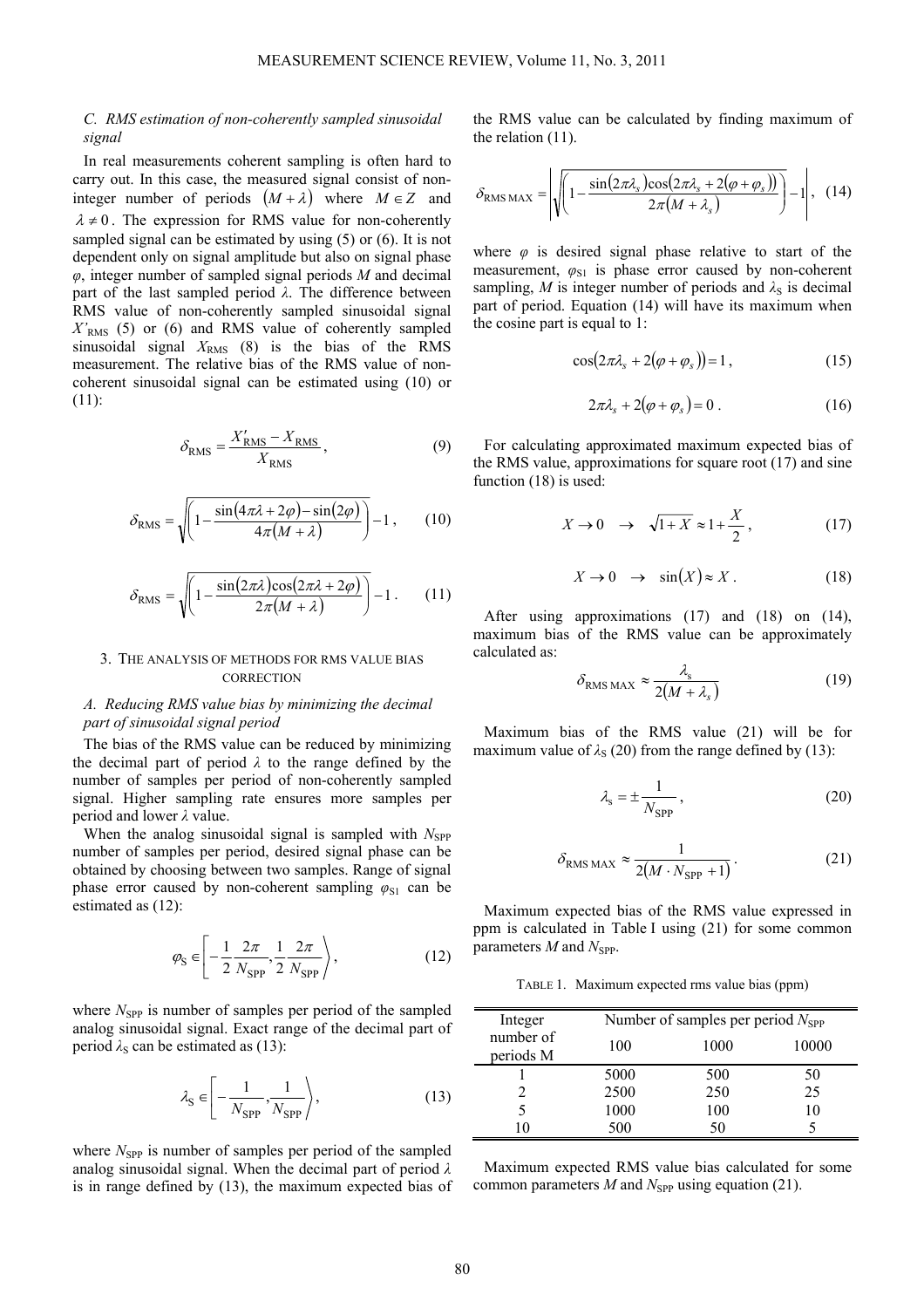# *B. Reducing RMS value bias by using the Single subset method*

The bias of the RMS value of sinusoidal signal (11) is highly dependent on the signal phase that is shown in Fig.1.



Fig.1. Relative bias of the RMS value of the sinusoidal signal using equation (11) with parameters  $M = 5$ ,  $N_{\text{SPP}} = 1000$  and  $\lambda =$ 0.0005 as a function of signal phase  $0^{\circ} < \varphi < 360^{\circ}$ 

The bias of the RMS value can be reduced by extracting single subset from main sampled signal with certain signal phases  $\varphi$  where the influence of the RMS value bias is minimal. These phases can be calculated by equaling relation (11) with zero:

$$
\delta_{\rm RMS} = \sqrt{\left(1 - \frac{\sin(2\pi\lambda)\cos(2\pi\lambda + 2\varphi)}{2\pi(M + \lambda)}\right)} - 1 = 0 \tag{22}
$$

$$
\cos(2\pi\lambda + 2\varphi) = 0\tag{23}
$$

$$
\varphi_{\rm SS} = \frac{\pi}{4} + k\frac{\pi}{2} - \lambda\pi, \quad k \in \mathbb{Z}
$$
 (23)

$$
\varphi_{SS} \approx \{45^\circ, 135^\circ, 225^\circ, 315^\circ, ...\}, \quad \lambda \to 0
$$
 (24)

The main disadvantage of this method is that minimal variation of signal phase from values defined in (23) is causing significant increase of the RMS value bias because the first deviation of function  $\delta_{RMS}(\varphi)$  defined by equation (11) has its extremes for these phases.

Maximum expected bias of the RMS value estimated by the *Single subset method* can be calculated as (25):

$$
\delta_{\text{SS MAX}} = \left| \sqrt{\left( 1 - \frac{\sin(2\pi\lambda_{\text{S}})\cos(2\pi\lambda_{\text{S}} + 2(\varphi + \varphi_{\text{S}}))}{2\pi(M + \lambda_{\text{S}})} \right)} - 1 \right| \tag{25}
$$

After using approximations for square root (17) and sine function (18), approximated value of maximum expected bias of the RMS value can be calculated as (26):

$$
\delta_{\text{SS MAX}} \approx \left| \frac{\varphi_{\text{S}} \lambda_{\text{S}}}{M + \lambda_{\text{S}}} \right| \tag{26}
$$

Maximum expected bias of RMS value (25) and (26) is for parameters (27) and (28):

$$
\lambda_{\rm S} = -\frac{1}{N_{\rm SPP}}\tag{27}
$$

$$
\varphi_{\rm S} = \frac{1}{2} \frac{2\pi}{N_{\rm SPP}} \tag{28}
$$

Approximated value of the maximum expected bias of the RMS value for the *Single subset method* is:

$$
\delta_{\text{SS MAX}} \approx \frac{\pi}{N_{\text{SPP}}(M \cdot N_{\text{SPP}} - 1)}
$$
(29)

Maximum expected bias of the RMS value (29) estimated by the *Single subset method* for some common parameters  $M$  and  $N_{\text{SPP}}$  is calculated in Table 2. Values show significant reduction of RMS value bias calculated by the Single subset method in comparison to values in Table 1.

|                      | Table 2. Maximum expected RMS value bias (ppm) for |  |  |  |  |  |
|----------------------|----------------------------------------------------|--|--|--|--|--|
| Single subset method |                                                    |  |  |  |  |  |

| Integer                | Number of samples per period $N_{\rm SPP}$ |             |           |
|------------------------|--------------------------------------------|-------------|-----------|
| number of<br>periods M | 100                                        | 1000        | 10000     |
|                        | $3.2E + 02$                                | $3.1E + 00$ | $3.1E-02$ |
|                        | $1.6E + 02$                                | $1.6E + 00$ | 1.6E-02   |
| 5                      | $6.3E + 01$                                | $6.3E-01$   | $6.3E-03$ |
|                        | $3.1E + 01$                                | $3.1E-01$   | $3.1E-03$ |

Maximum expected RMS value bias for Single subset method calculated for few common parameters  $M$  and  $N_{\text{SPP}}$  using equation (29).

## *C. Reducing RMS value bias by using the Averaging two subsets method*

The idea of the *Averaging two subsets method* is to extract two signal subsets of the same length from the main sampled signal with certain signal phases to get maximal and minimal bias of RMS value of each subset. By averaging RMS values of these two subsets, RMS value bias can be significantly minimized.

Minimum and maximum of function  $\delta_{RMS}(\varphi)$  defined by (11) can be calculated as:

$$
\frac{\mathrm{d}\delta_{RMS}}{\mathrm{d}\varphi} = 0 \quad \Rightarrow \quad \varphi = k\frac{\pi}{2} - \lambda\pi, \quad k \in \mathbb{Z} \tag{30}
$$

$$
\varphi \approx \{0^{\circ}, 90^{\circ}, 180^{\circ}, 270^{\circ}, \ldots \}, \quad \lambda \to 0 \tag{31}
$$

To extract two signal subsets of one whole signal period from the main signal with 90° phase difference between the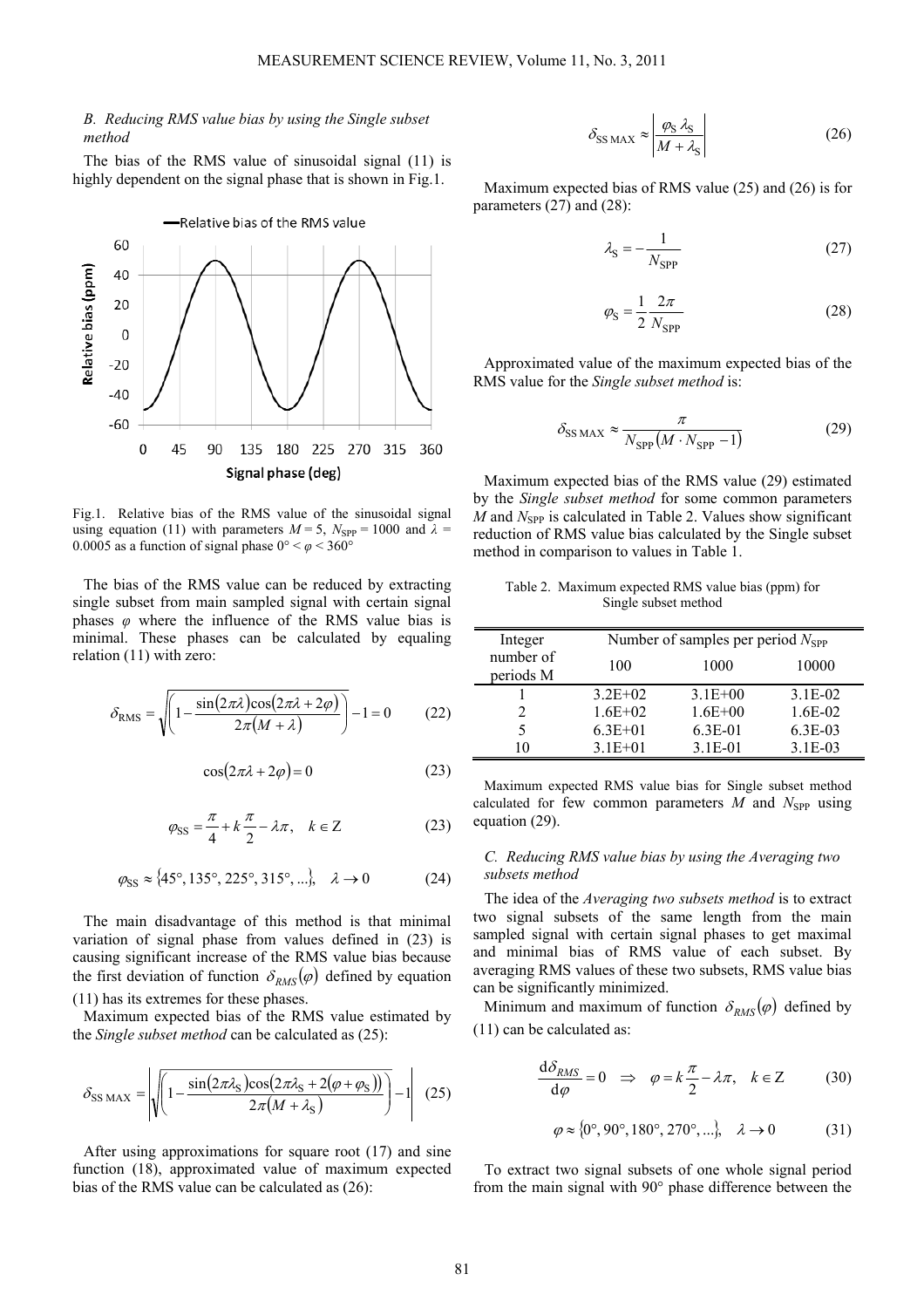subsets, the sampled signal must contain at least one and half signal period. The example of sampled signal and two signal subsets are shown in Fig.2.



Fig.2. Signals "Subset 1" and "Subset 2" extracted from the main sampled signal.

Subset 1 should have its cosine part equal to one and Subset 2 equal to minus one:

$$
\cos(2\pi\lambda + 2\varphi_1) = 1\tag{32}
$$

$$
\cos(2\pi\lambda + 2\varphi_2) = -1\tag{33}
$$

$$
\varphi_1 = k\pi - \pi\lambda \quad k \in \mathbb{Z} \tag{34}
$$

$$
\varphi_2 = k\pi - \pi\lambda + \frac{\pi}{2} \quad k \in \mathbb{Z} \tag{35}
$$

RMS values of Subset 1 and Subset 2 can be calculated as (36) and (37):

$$
X'_{RMS1} = \frac{X_m}{\sqrt{2}} \sqrt{1 - \frac{\sin(2\pi\lambda_S)\cos(2\pi\lambda_S + 2(\varphi_1 + \varphi_{S1}))}{2\pi(M + \lambda_S)}} \quad (36)
$$

$$
X'_{RMS2} = \frac{X_m}{\sqrt{2}} \sqrt{1 - \frac{\sin(2\pi\lambda_S)\cos(2\pi\lambda_S + 2(\varphi_2 + \varphi_{S2}))}{2\pi(M + \lambda_S)}} \quad (37)
$$

where range of the decimal part of period  $\lambda_{\rm S}$  is defined in (13) and range of the phase offsets  $\varphi_{S1}$  and  $\varphi_{S2}$  is defined by the number of samples per period  $N_{\text{SPP}}$  in equation (38):

$$
\{\varphi_{S1}, \varphi_{S2}\} \in \left[ -\frac{1}{2} \frac{2\pi}{N_{\text{SPP}}} , \frac{1}{2} \frac{2\pi}{N_{\text{SPP}}} \right) \tag{38}
$$

After using  $(34)$  and  $(35)$  on  $(36)$  and  $(37)$  it can be calculated:

$$
X'_{\text{RMS1}} = \frac{X_m}{\sqrt{2}} \sqrt{1 - \frac{\sin(2\pi\lambda_{\text{S}})\cos(2\varphi_{\text{S1}})}{2\pi(M + \lambda_{\text{S}})}}\tag{39}
$$

$$
X'_{\text{RMS 2}} = \frac{X_m}{\sqrt{2}} \sqrt{1 + \frac{\sin(2\pi\lambda_S)\cos(2\varphi_{S2})}{2\pi(M + \lambda_S)}}\tag{40}
$$

Different sign of sine and cosine part under square root in (39) and (40) is caused by 90° phase offset of the second signal subset relative to the first signal subset. Arithmetic mean of RMS values of the first and second signal subset can be estimated as:

$$
X_{\text{ATS}} = \frac{X'_{\text{RMS1}} + X'_{\text{RMS2}}}{2} \tag{41}
$$

After using (39) and (40) on (41), RMS value estimated by the *Averaging two subset* method can be calculated as (42)

$$
X_{\text{ATS}} = \frac{X_m}{\sqrt{2}} \left( \frac{1}{2} \sqrt{\left( 1 - \frac{\sin(2\pi \lambda_S) \cos(2\varphi_{S1})}{2\pi (M + \lambda_S)} \right)} + \frac{1}{2} \sqrt{\left( 1 + \frac{\sin(2\pi \lambda_S) \cos(2\varphi_{S2})}{2\pi (M + \lambda_S)} \right)} \right)
$$
(42)

By using approximations for square root (17), RMS value can be approximately calculated as:

$$
X_{\text{ATS}} \approx \frac{X_m}{\sqrt{2}} \left( 1 - \frac{\sin(2\pi\lambda_S) \left[ \cos(2\varphi_{S1}) - \cos(2\varphi_{S2}) \right]}{8\pi (M + \lambda_S)} \right) \tag{43}
$$

Both phase offsets  $\varphi_{S1}$  and  $\varphi_{S2}$  are rather small and have similar values so the difference between them is also a rather small number:

$$
\varphi_{S1} \approx \varphi_{S2} \approx \varphi_S \tag{44}
$$

After using assumption (44) on equation (43), RMS value estimated by the *Averaging two subset* method is approximately equal to RMS value of sinusoidal signal with integer number of periods with zero bias:

$$
X_{\text{ATS}} \approx \frac{X_{\text{m}}}{\sqrt{2}} = X_{\text{RMS}} \tag{45}
$$

Relative bias of RMS values calculated by the *Averaging two subsets* method can be calculated by equations (46) and (47):

$$
\delta_{\text{ATS}} = \frac{X_{\text{ATS}} - X_{\text{RMS}}}{X_{\text{RMS}}},\tag{46}
$$

$$
\delta_{\text{ATS}} = \frac{1}{2} \sqrt{\left(1 - \frac{\sin(2\pi\lambda_{\text{S}})\cos(2\varphi_{\text{S1}})}{2\pi(M + \lambda_{\text{S}})}\right)} + \frac{1}{2} \sqrt{\left(1 + \frac{\sin(2\pi\lambda_{\text{S}})\cos(2\varphi_{\text{S2}})}{2\pi(M + \lambda_{\text{S}})}\right)} - 1
$$
\n(47)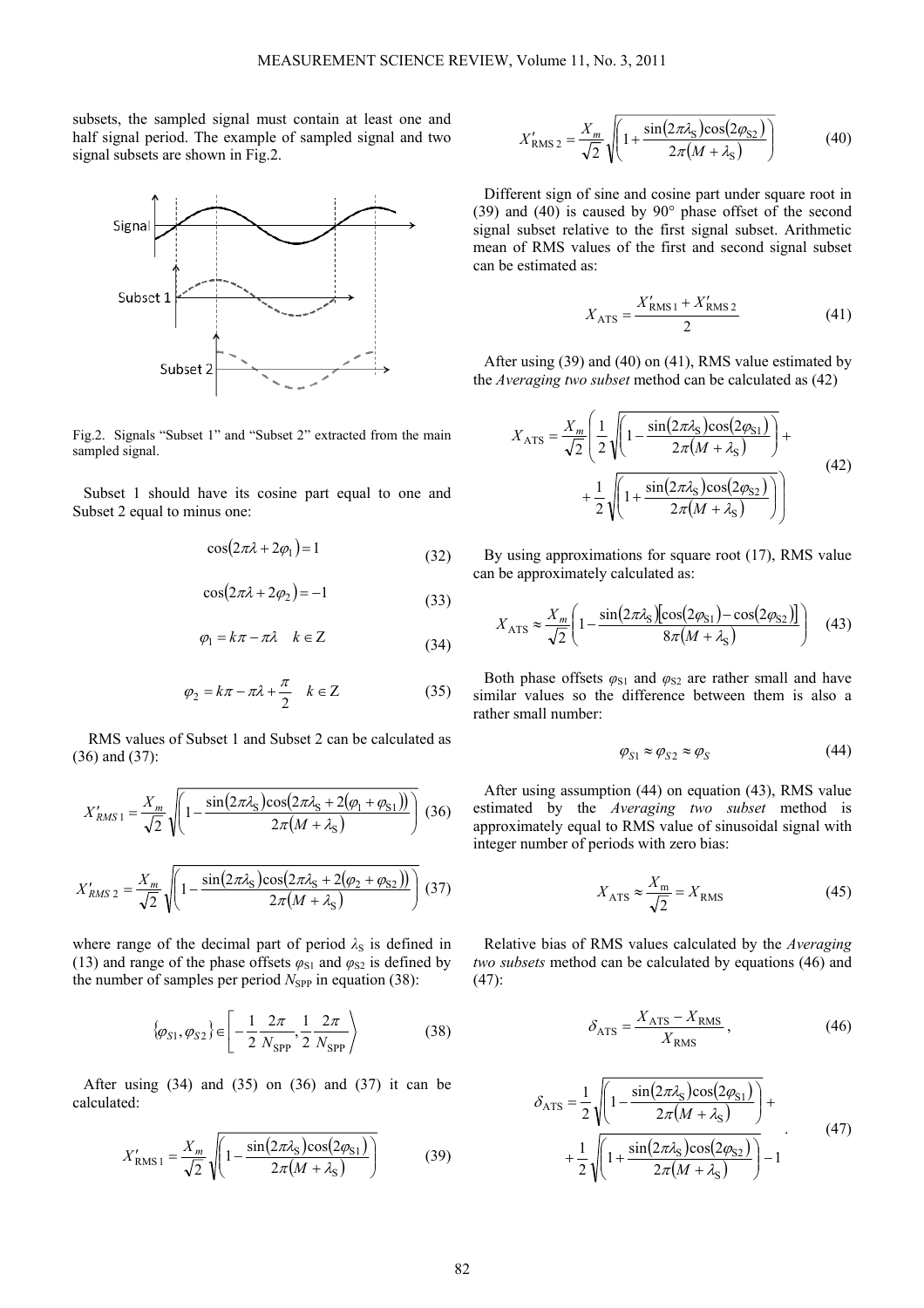Maximum expected bias can be calculated by using equation (48) with ranges of  $\lambda_{\rm S}$ , defined by (13) and ranges of  $\varphi_{S1}$  and  $\varphi_{S2}$  defined by (38).

$$
\delta_{\text{ATS MAX}} = \left| \frac{1}{2} \sqrt{\left( 1 - \frac{\sin(2\pi \lambda_{\text{S}}) \cos(2\varphi_{\text{S1}})}{2\pi (M + \lambda_{\text{S}})} \right)} + \frac{1}{2} \sqrt{\left( 1 + \frac{\sin(2\pi \lambda_{\text{S}}) \cos(2\varphi_{\text{S2}})}{2\pi (M + \lambda_{\text{S}})} \right)} - 1 \right| \tag{48}
$$

To calculate approximated maximum expected bias (52), the following three approximations based on Taylor series are used:

$$
\sqrt{1+X} \approx 1 + \frac{X}{2} - \frac{X^2}{8}
$$
 (49)

$$
\sin(x) \approx x \tag{50}
$$

$$
\cos(x) \approx 1 - \frac{x^2}{2!} \tag{51}
$$

$$
\delta_{\text{ATS MAX}} \approx \frac{1}{2} \frac{\lambda_{\text{S}} (\varphi_{\text{S1}}^2 - \varphi_{\text{S2}}^2)}{M + \lambda_{\text{S}}} + \frac{1}{16} \frac{\lambda_{\text{S}}^2 ((1 - 2\varphi_{\text{S1}}^2)^2 + (1 - 2\varphi_{\text{S2}}^2)^2)}{(M + \lambda_{\text{S}})^2}.
$$
(52)

Maximum expected bias of RMS value (48) and (52) is for parameters (53) and (54):

$$
\lambda_{\rm S} = -\frac{1}{N_{\rm SPP}}\tag{53}
$$

$$
\varphi_{S1} = \varphi_{S2} = \frac{1}{2} \frac{2\pi}{N_{\text{SPP}}} \tag{54}
$$

Table 3. Maximum expected RMS value bias (ppm) for Averaging two subsets method

| Integer                | Number of samples per period $N_{\rm SPP}$ |           |            |
|------------------------|--------------------------------------------|-----------|------------|
| number of<br>periods M | 100                                        | 1000      | 10000      |
|                        | $1.3E + 01$                                | $1.3E-01$ | $1.3E-03$  |
|                        | $3.1E + 00$                                | $3.1E-02$ | $3.1E-04$  |
|                        | 5.0E-01                                    | 5.0E-03   | 5.0E-05    |
| ۱0                     | $1.2E - 01$                                | $1.3E-03$ | $1.3E-0.5$ |

Maximum expected RMS value bias for the Averaging two subsets method (32) calculated for few common parameters *M* and  $N_{\rm SPP}$ .

Maximum expected bias of RMS value estimated by the *Averaging two subsets* method for some common parameters  $M$  and  $N_{\text{SPP}}$  is calculated using (52) with parameters (53) and (54) and presented in Table 3. Values exhibit significant reduction of RMS value bias calculated by the *Averaging two subsets* method in comparison to values calculated by the Single subset method in Table 2 and values calculated by minimizing decimal part of period in Table 1.

# 4. THE SIMULATION OF RMS ESTIMATION ALGORITHMS

# *A. Realization of methods in NI LabVIEW*

The Single subset method and the *Averaging two subsets* method are developed and tested in NI LabVIEW development system [5]. For measurement of sampled signal phase and frequency both methods use built in functions like *Extract single tone information* that analyzes whole sampled signal to achieve the best result. Signal phase and frequency can be also measured with other algorithms [6, 7]. This step is very important because accuracy of both methods depends on the accuracy of the signal phase and frequency measurement. After that step, beginning and length of signal subsets can be calculated and signal subset extracted to calculate RMS value.



Fig.3. Block diagram of the Averaged two subset method algorithm.

After Subset 1 and Subset 2 extraction, RMS values of both Subset 1 and Subset 2 are calculated using the classical method with Rectangular window. Finally, RMS is calculated by averaging RMS values of Subset 1 and Subset 2.

# *B. Testing methodology*

Testing is realized by simulating non-coherent sinusoidal signal of known RMS value that can be compared to the results of tested methods for RMS measurement. The results are presented in graphs depending on the number of signal periods (Fig.4. - graph x-axis).

Methods were tested on sinusoidal signals with number of samples per period  $N_{\text{SPP}} = 1000$  and number of periods  $1.5 < M < 8$  (in steps of 0.02 periods). For each step 500 measurements have been performed on different signals with random signal phase  $0^{\circ} \le \varphi < 360^{\circ}$  and random signal frequency from  $f = 50 \pm 0.5$  Hz. In Fig.4 the value of